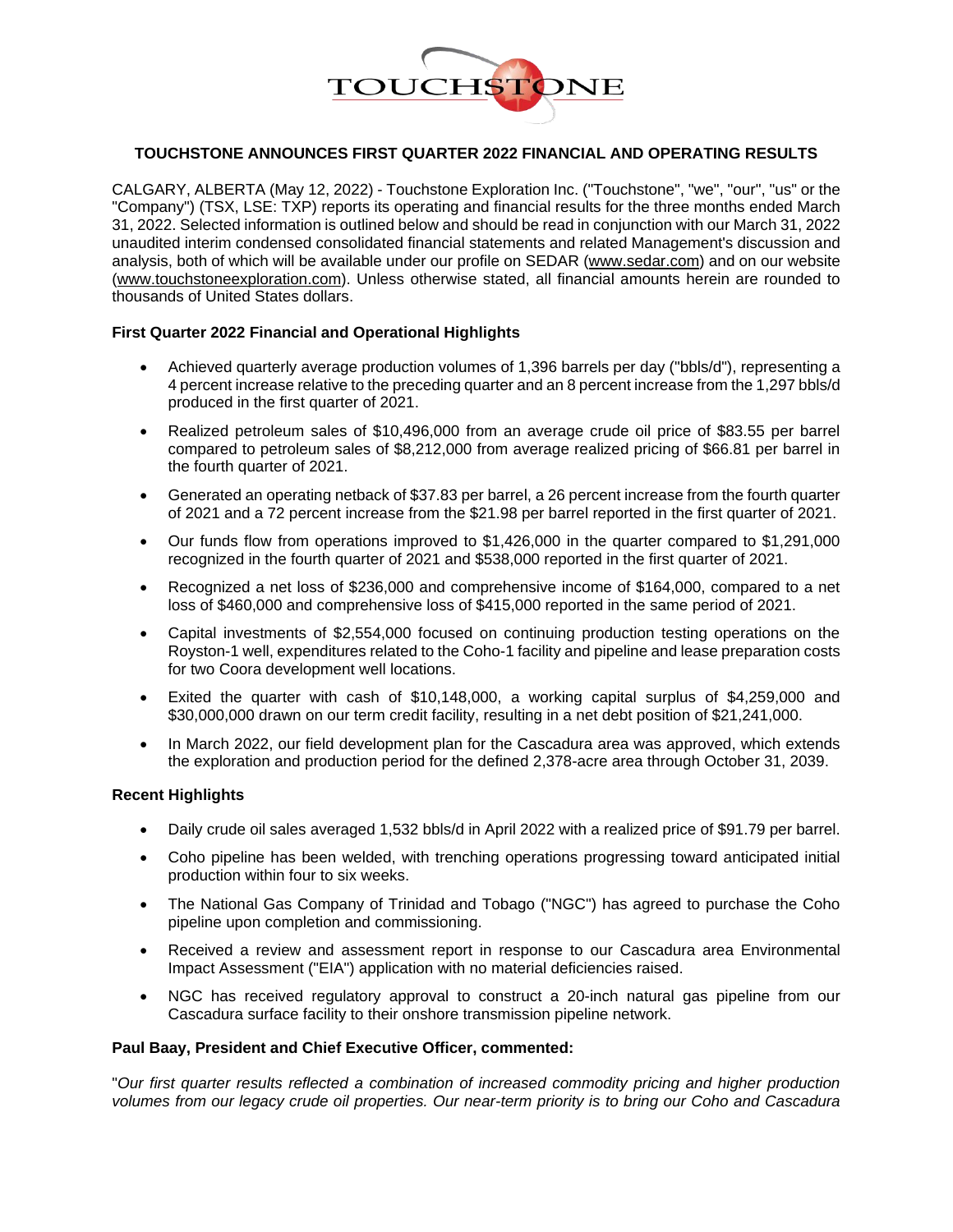*exploration discoveries onto production, with a focus on converting our extensive Trinidad reserve base to sustainable long-term cash flows to fund our portfolio of future development and exploration opportunities.* We are forecasting first gas from Coho imminently, which will represent the initial step change in our *production profile. With the approval of our Cascadura field development plan and our EIA in the final stages of documentation and clarification, we are making progress toward bringing our Cascadura discovery onto production. We thank our shareholders for their continued support and look forward to providing further updates as we proceed to execute our 2022 strategy."*

#### **First Quarter 2022 Financial and Operating Results Summary**

|                                                                                                                                                                        | Three months ended March 31,         |                                      | $\%$                 |
|------------------------------------------------------------------------------------------------------------------------------------------------------------------------|--------------------------------------|--------------------------------------|----------------------|
|                                                                                                                                                                        | 2022                                 | 2021                                 | change               |
| <b>Operational</b>                                                                                                                                                     |                                      |                                      |                      |
| Average daily crude oil production <sup>(1)</sup> (bbls/d)                                                                                                             | 1,396                                | 1,297                                | 8                    |
| Dated Brent benchmark price (\$/bbl)                                                                                                                                   | 100.87                               | 61.04                                | 65                   |
| Operating netback (\$/bbl)<br>Realized sales price <sup>(2)</sup><br>Royalties <sup>(2)</sup><br>Operating expenses <sup>(2)</sup><br>Operating netback <sup>(2)</sup> | 83.55<br>(28.55)<br>(17.17)<br>37.83 | 52.43<br>(15.79)<br>(14.66)<br>21.98 | 59<br>81<br>17<br>72 |
| <b>Financial</b> (\$000's except per share amounts)                                                                                                                    |                                      |                                      |                      |
| Petroleum sales                                                                                                                                                        | 10,496                               | 6,120                                | 72                   |
| Cash from (used in) operating activities                                                                                                                               | 333                                  | (1,234)                              | n/a                  |
| Funds flow from operations<br>Per share – basic and diluted $(2)$                                                                                                      | 1,426<br>0.01                        | 538<br>0.00                          | 165<br>n/a           |
| Net loss<br>Per share – basic and diluted                                                                                                                              | (236)<br>(0.00)                      | (460)<br>(0.00)                      | (49)                 |
| Exploration capital expenditures<br>Development capital expenditures                                                                                                   | 1,874<br>680                         | 2,954<br>127                         | (37)<br>435          |
| Capital expenditures                                                                                                                                                   | 2,554                                | 3,081                                | (17)                 |
| Working capital surplus <sup>(2)</sup><br>Principal long-term balance of term loan                                                                                     | (4, 259)<br>25,500                   | (10, 552)<br>7,500                   | (60)<br>240          |
| Net debt $(surplus)^{(2)}$ – end of period                                                                                                                             | 21,241                               | (3,052)                              | n/a                  |
| Share Information (000's)                                                                                                                                              |                                      |                                      |                      |
| Weighted average shares outstanding – basic and diluted<br>Outstanding shares – end of period                                                                          | 210,823<br>211,164                   | 209,400<br>209,400                   | 1<br>1               |

Notes:

(1) References to crude oil in the above table and elsewhere in this news release is a mix of light and medium crude oil and heavy crude oil for which there is not a precise breakdown since our oil sales volumes typically represent blends of more than one type of crude oil.

(2) Non-GAAP financial measure. See "*Advisories: Non-GAAP Financial Measures*" for further information.

## **Operational Update**

#### *Coho*

Our pipeline and facilities project at Coho is progressing, and the pipeline has been strung out and welded along the right-of-way. Trenching has commenced, and approximately 4,000 feet has been buried to date.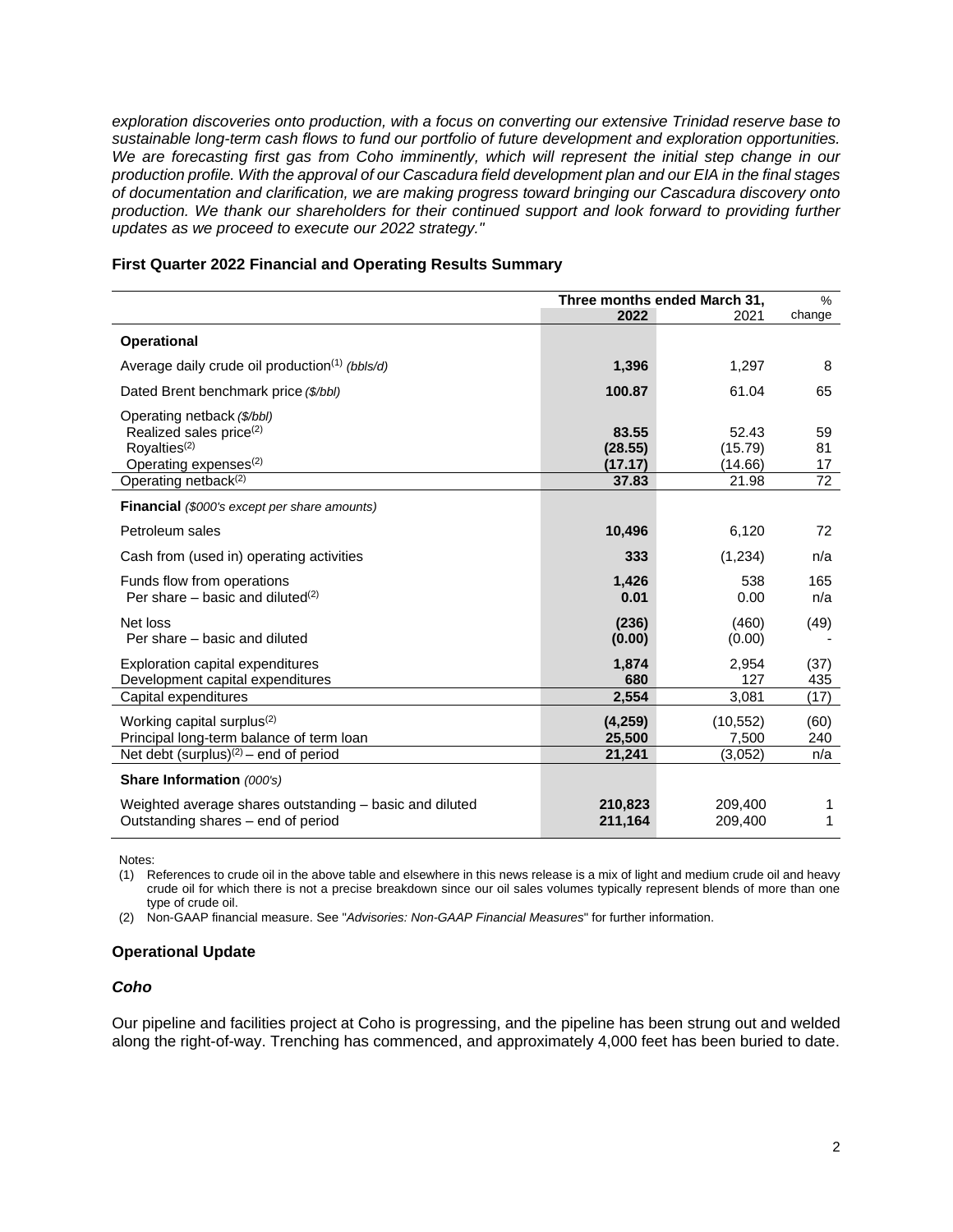# *Cascadura*

In March 2022, the Trinidad and Tobago Ministry of Energy and Energy Industries approved our field development plan for the Cascadura area, which extends the exploration and production period for the defined 2,378-acre area through October 31, 2039.

We are progressing with facilities procurement and construction of the Cascadura natural gas facility and liquids pipeline. We received a review and assessment report in response to our Cascadura area EIA from the Trinidad and Tobago Environmental Management Authority on May 5, 2022. We anticipate submitting the additional information request on May 13, 2022. Upon final approval of the EIA, we expect to immediately proceed with construction of the surface facility, access roads and future development drilling locations.

# *Royston*

We are concluding the extended production test of our Royston-1 exploration well, with the well shut-in for a pressure build-up. Our proposed future Royston-1 drilling operations include re-entering the existing wellbore to abandon the lowest section of the well and sidetrack the well to evaluate the intermediate sheet and potentially the subthrust sheets in the Herrera Formation.

# **Annual Meeting of Shareholders**

We will be holding our 2022 Annual Meeting of Shareholders (the "Meeting") on Thursday, June 9, 2022 at 10:00 a.m. (Mountain time). To continue to mitigate risks to the health and safety of our communities, shareholders, employees and other stakeholders amid ongoing concerns regarding the coronavirus pandemic, we are holding a virtual-only Meeting which will be conducted via live audio webcast. Every shareholder and duly appointed proxyholder, regardless of geographic location and ownership, will have an equal opportunity to participate in the Meeting online and vote on the matters to be considered at the Meeting. You cannot attend the Meeting in person. Details on how to attend the virtual-only Meeting are as follows:

- Go to <https://web.lumiagm.com/249639854> in your web browser.
- If you have voting rights, select "Login" and enter your username and the password "touchstone2022" (case sensitive).
- If you do not have voting rights, select "Guest" and complete the online form.

Further details on how to attend the Meeting are included on our website. The meeting materials, including our Notice of 2022 Annual Meeting of Shareholders and Management Information Circular dated April 29, 2022, are available on our website [\(www.touchstoneexploration.com/investors/shareholder-meetings\)](http://www.touchstoneexploration.com/investors/shareholder-meetings) and under our profile on SEDAR [\(www.sedar.com\)](http://www.sedar.com/). The meeting materials were mailed to shareholders on May 10, 2022.

## **Touchstone Exploration Inc.**

Touchstone Exploration Inc. is a Calgary, Alberta based company engaged in the business of acquiring interests in petroleum and natural gas rights and the exploration, development, production and sale of petroleum and natural gas. Touchstone is currently active in onshore properties located in the Republic of Trinidad and Tobago. The Company's common shares are traded on the Toronto Stock Exchange and the AIM market of the London Stock Exchange under the symbol "TXP".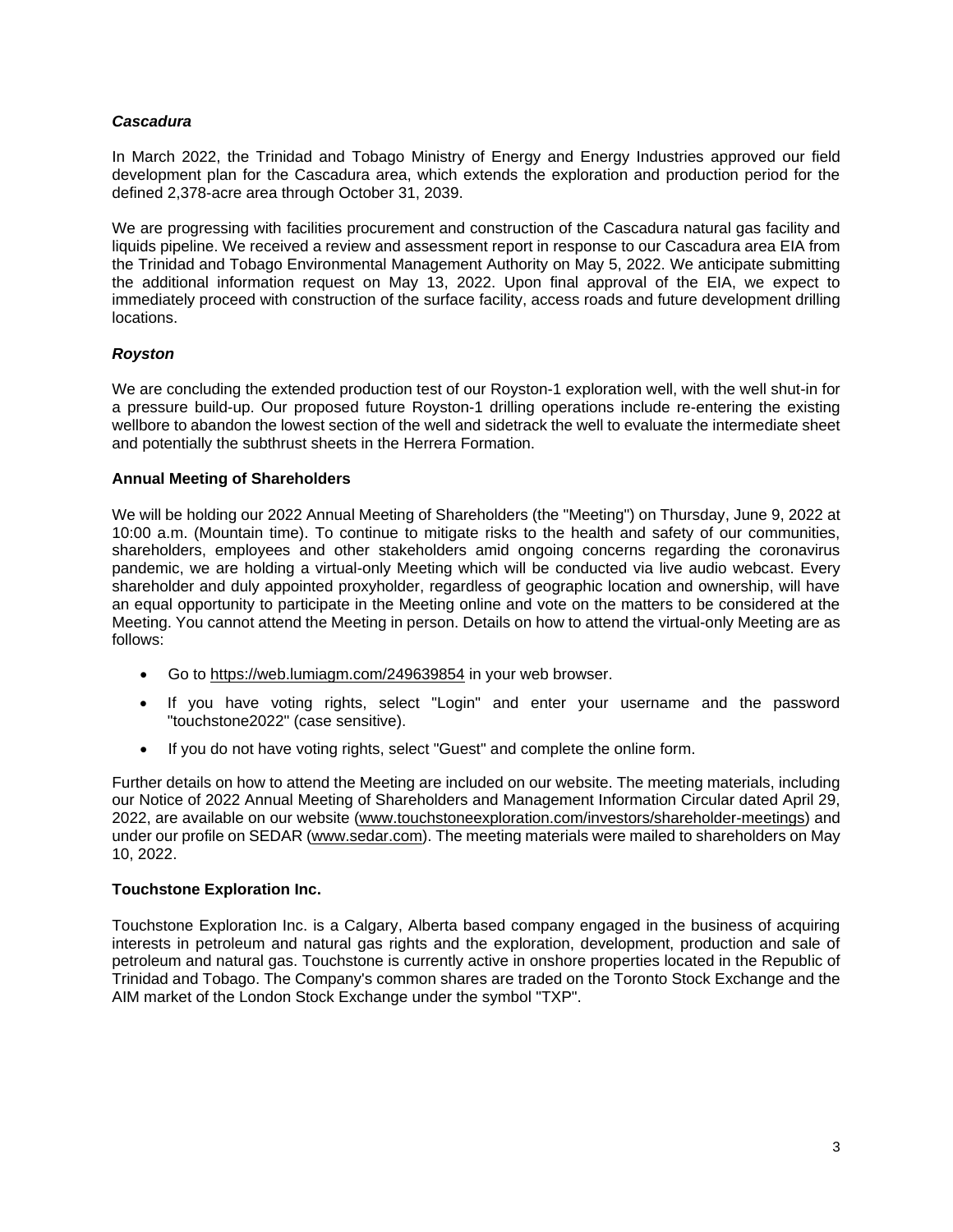For further information about Touchstone, please visit our website at [www.touchstoneexploration.com](http://www.touchstoneexploration.com/) or contact:

Mr. Paul Baay, President and Chief Executive Officer Mr. Scott Budau, Chief Financial Officer Mr. James Shipka, Chief Operating Officer Telephone: 403.750.4487

# **Advisories**

## *Non-GAAP Financial Measures*

Certain financial measures in this news release do not have a standardized meaning as prescribed by International Financial Reporting Standards ("IFRS" or "GAAP") and therefore are considered non-GAAP financial measures. These financial measures may not be comparable to similar financial measures disclosed by other issuers. Readers are cautioned that any non-GAAP financial measures referred to herein should not be construed as alternatives to, or more meaningful than, measures prescribed by IFRS and they are not meant to enhance the Company's reported financial performance or position. These are complementary measures that are commonly used in the oil and natural gas industry and by the Company to provide shareholders and potential investors with additional information regarding the Company's performance, liquidity and ability to generate funds to finance its operations. Below is a description of the non-GAAP financial measures, non-GAAP ratios, capital management measures and supplementary financial measures disclosed herein.

## *Funds flow from operations and funds flow from operations per share*

Funds flow from operations is included in the Company's consolidated statements of cash flows. Touchstone considers funds flow from operations to be a key measure of operating performance as it demonstrates the Company's ability to generate the funds necessary to finance capital expenditures and repay debt. Management believes that by excluding the temporary impact of changes in non-cash operating working capital, funds flow from operations provides a useful measure of the Company's ability to generate cash that is not subject to short-term movements in non-cash operating working capital.

Funds flow from operations per share is a non-GAAP ratio calculated by dividing funds flow from operations by the weighted average number of common shares outstanding during the applicable period on a basic and dilutive basis.

## *Operating netback*

The Company uses operating netback as a key performance indicator of field results. The Company considers operating netback to be a key measure as it demonstrates Touchstone's profitability relative to current commodity prices and assists Management and investors with evaluating operating results on a historical basis. Operating netback is a non-GAAP financial measure calculated by deducting royalties and operating expenses from petroleum sales. Operating netback per barrel is a non-GAAP ratio calculated by dividing the operating netback by total crude oil sales volumes for the period.

#### *Working capital and net debt*

Touchstone closely monitors its capital structure with a goal of maintaining a strong financial position to fund current operations and future growth. These are capital management measures used by Management to steward the Company's overall debt position and as measures of overall financial strength.

Management monitors working capital and net debt as part of the Company's capital structure to assess its true debt and liquidity position and to manage capital and liquidity risk. Working capital is calculated as current assets minus current liabilities as they appear on the consolidated statements of financial position. Net debt (surplus) is calculated by summing the Company's working capital and the principal (undiscounted)